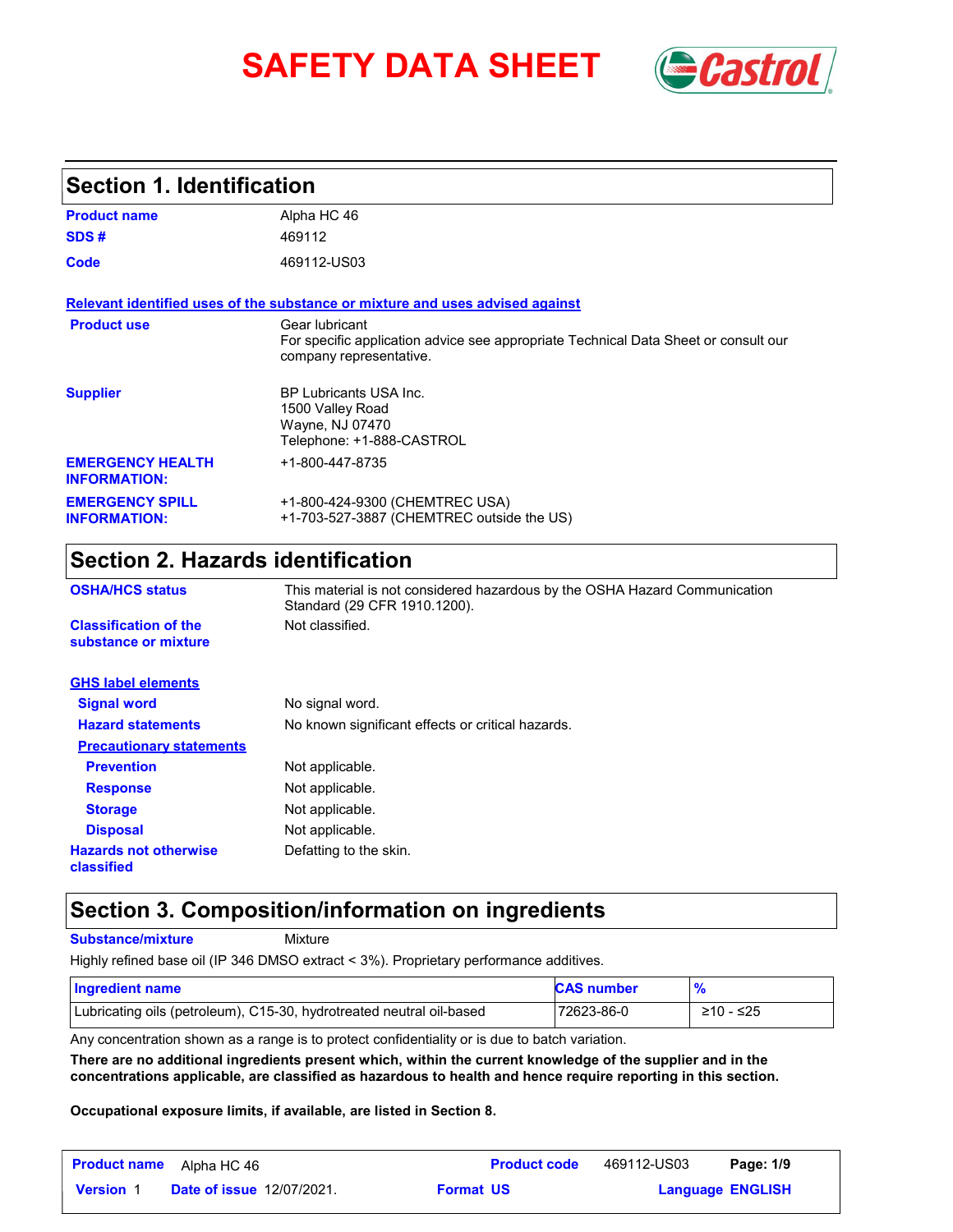#### **Section 4. First aid measures**

| <b>Description of necessary first aid measures</b> |                                                                                                                                                                                                                                         |
|----------------------------------------------------|-----------------------------------------------------------------------------------------------------------------------------------------------------------------------------------------------------------------------------------------|
| Eye contact                                        | In case of contact, immediately flush eyes with plenty of water for at least 15 minutes.<br>Eyelids should be held away from the eyeball to ensure thorough rinsing. Check for and<br>remove any contact lenses. Get medical attention. |
| <b>Skin contact</b>                                | Wash skin thoroughly with soap and water or use recognized skin cleanser. Remove<br>contaminated clothing and shoes. Wash clothing before reuse. Clean shoes thoroughly<br>before reuse. Get medical attention if symptoms occur.       |
| <b>Inhalation</b>                                  | If inhaled, remove to fresh air. Get medical attention if symptoms occur.                                                                                                                                                               |
| <b>Ingestion</b>                                   | Do not induce vomiting unless directed to do so by medical personnel. Get medical<br>attention if symptoms occur.                                                                                                                       |
| <b>Protection of first-aiders</b>                  | No action shall be taken involving any personal risk or without suitable training.                                                                                                                                                      |

#### **Most important symptoms/effects, acute and delayed**

**See Section 11 for more detailed information on health effects and symptoms.**

#### **Indication of immediate medical attention and special treatment needed, if necessary**

| <b>Notes to physician</b>  | Treatment should in general be symptomatic and directed to relieving any effects. |
|----------------------------|-----------------------------------------------------------------------------------|
| <b>Specific treatments</b> | No specific treatment.                                                            |

### **Section 5. Fire-fighting measures**

| <b>Extinguishing media</b>                                                                                         |                                                                                                                                                                                                                                                                                                                                                                                                                                                                                                                                     |
|--------------------------------------------------------------------------------------------------------------------|-------------------------------------------------------------------------------------------------------------------------------------------------------------------------------------------------------------------------------------------------------------------------------------------------------------------------------------------------------------------------------------------------------------------------------------------------------------------------------------------------------------------------------------|
| <b>Suitable extinguishing</b><br>media                                                                             | In case of fire, use foam, dry chemical or carbon dioxide extinguisher or spray.                                                                                                                                                                                                                                                                                                                                                                                                                                                    |
| Unsuitable extinguishing<br>media                                                                                  | Do not use water jet.                                                                                                                                                                                                                                                                                                                                                                                                                                                                                                               |
| <b>Specific hazards arising</b><br>from the chemical                                                               | Swarf fires - Neat metal working oils may fume, thermally decompose or ignite if they<br>come into contact with red hot swarf. To minimise the generation of red hot swarf ensure<br>that a sufficient flow of oil is correctly directed to the cutting edge of the tool to flood it<br>throughout cutting operations. As an additional precaution swarf should be regularly<br>cleared from the immediate area to prevent the risk of fire. In a fire or if heated, a<br>pressure increase will occur and the container may burst. |
| <b>Hazardous combustion</b><br>products                                                                            | Combustion products may include the following:<br>carbon oxides (CO, CO <sub>2</sub> ) (carbon monoxide, carbon dioxide)                                                                                                                                                                                                                                                                                                                                                                                                            |
| <b>Special protective actions</b><br>for fire-fighters<br><b>Special protective</b><br>equipment for fire-fighters | No action shall be taken involving any personal risk or without suitable training. Promptly<br>isolate the scene by removing all persons from the vicinity of the incident if there is a fire.<br>Fire-fighters should wear positive pressure self-contained breathing apparatus (SCBA)<br>and full turnout gear.                                                                                                                                                                                                                   |

#### **Section 6. Accidental release measures**

|                                  | Personal precautions, protective equipment and emergency procedures                                                                                                                                                                                                                                                                   |
|----------------------------------|---------------------------------------------------------------------------------------------------------------------------------------------------------------------------------------------------------------------------------------------------------------------------------------------------------------------------------------|
| For non-emergency<br>personnel   | No action shall be taken involving any personal risk or without suitable training.<br>Evacuate surrounding areas. Keep unnecessary and unprotected personnel from<br>entering. Do not touch or walk through spilled material. Put on appropriate personal<br>protective equipment. Floors may be slippery; use care to avoid falling. |
| For emergency responders         | If specialized clothing is required to deal with the spillage, take note of any information in<br>Section 8 on suitable and unsuitable materials. See also the information in "For non-<br>emergency personnel".                                                                                                                      |
| <b>Environmental precautions</b> | Avoid dispersal of spilled material and runoff and contact with soil, waterways, drains<br>and sewers. Inform the relevant authorities if the product has caused environmental<br>pollution (sewers, waterways, soil or air).                                                                                                         |

#### **Methods and materials for containment and cleaning up**

| <b>Product name</b> | Alpha HC 46                      | <b>Product code</b> | 469112-US03 | Page: 2/9               |
|---------------------|----------------------------------|---------------------|-------------|-------------------------|
| <b>Version 1</b>    | <b>Date of issue 12/07/2021.</b> | <b>Format US</b>    |             | <b>Language ENGLISH</b> |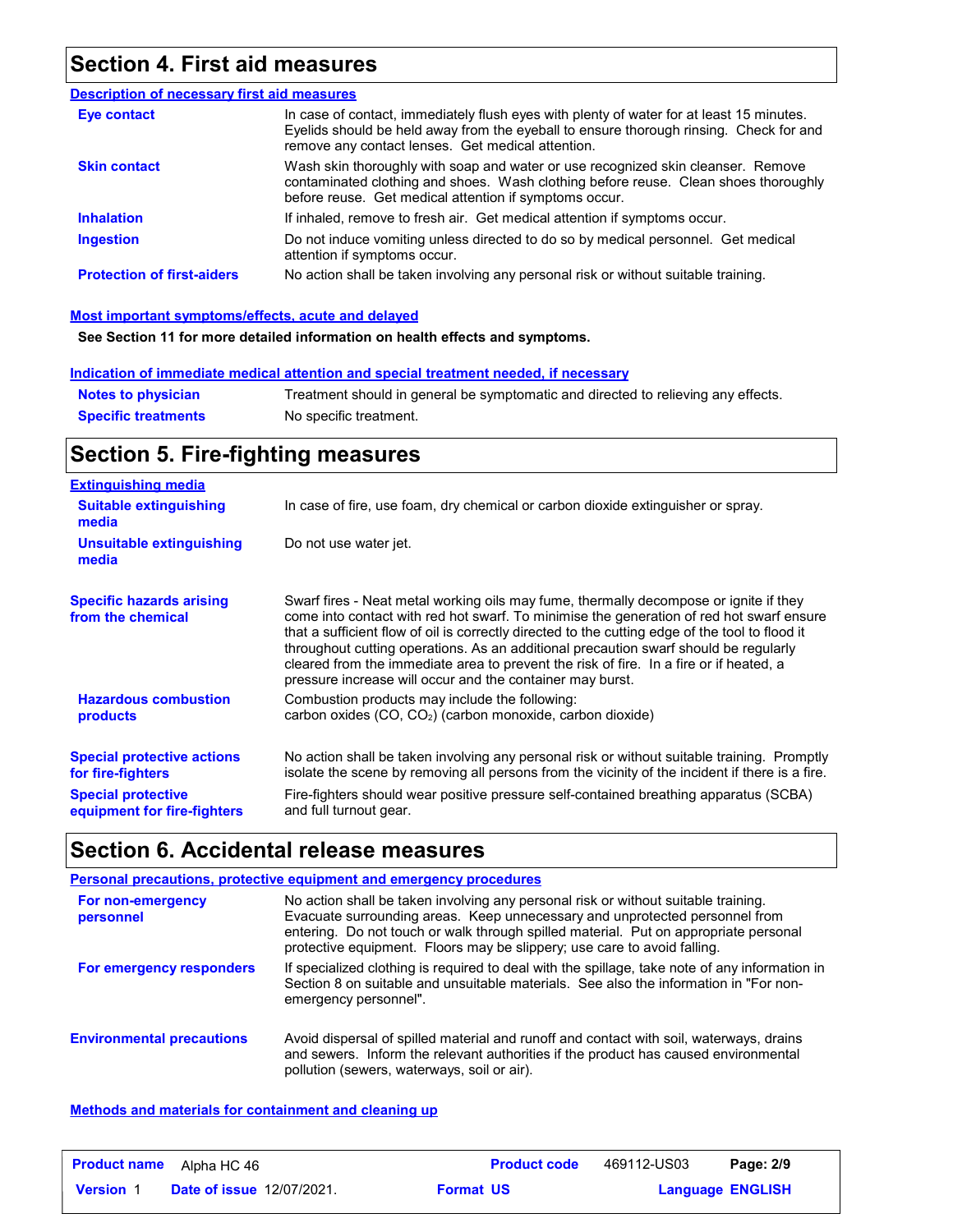### **Section 6. Accidental release measures**

| <b>Small spill</b> | Stop leak if without risk. Move containers from spill area. Absorb with an inert material<br>and place in an appropriate waste disposal container. Dispose of via a licensed waste<br>disposal contractor.                                                                                                                                                                                         |
|--------------------|----------------------------------------------------------------------------------------------------------------------------------------------------------------------------------------------------------------------------------------------------------------------------------------------------------------------------------------------------------------------------------------------------|
| Large spill        | Stop leak if without risk. Move containers from spill area. Prevent entry into sewers,<br>water courses, basements or confined areas. Contain and collect spillage with non-<br>combustible, absorbent material e.g. sand, earth, vermiculite or diatomaceous earth and<br>place in container for disposal according to local regulations. Dispose of via a licensed<br>waste disposal contractor. |

#### **Section 7. Handling and storage**

| <b>Precautions for safe handling</b>                                             |                                                                                                                                                                                                                                                                                                                                                                                                                                                                                                                                                                                                                                                                                                                                                                                                          |
|----------------------------------------------------------------------------------|----------------------------------------------------------------------------------------------------------------------------------------------------------------------------------------------------------------------------------------------------------------------------------------------------------------------------------------------------------------------------------------------------------------------------------------------------------------------------------------------------------------------------------------------------------------------------------------------------------------------------------------------------------------------------------------------------------------------------------------------------------------------------------------------------------|
| <b>Protective measures</b>                                                       | Put on appropriate personal protective equipment (see Section 8). Concentrations of<br>mist, fumes and vapors in enclosed spaces may result in the formation of explosive<br>atmospheres. Excessive splashing, agitation or heating must be avoided. During metal<br>working, solid particles from workpieces or tools will contaminate the fluid and may<br>cause abrasions of the skin. Where such abrasions result in a penetration of the skin,<br>first aid treatment should be applied as soon as reasonably possible. The presence of<br>certain metals in the workpiece or tool, such as chromium, cobalt and nickel, can<br>contaminate the metalworking fluid, as can bacteria, and as a result may induce allergic<br>and other skin reactions, especially if personal hygiene is inadequate. |
| <b>Advice on general</b><br>occupational hygiene                                 | Eating, drinking and smoking should be prohibited in areas where this material is<br>handled, stored and processed. Wash thoroughly after handling. Remove contaminated<br>clothing and protective equipment before entering eating areas. See also Section 8 for<br>additional information on hygiene measures.                                                                                                                                                                                                                                                                                                                                                                                                                                                                                         |
| <b>Conditions for safe storage,</b><br>including any<br><b>incompatibilities</b> | Store in accordance with local regulations. Store in original container protected from<br>direct sunlight in a dry, cool and well-ventilated area, away from incompatible materials<br>(see Section 10) and food and drink. Keep container tightly closed and sealed until<br>ready for use. Store and use only in equipment/containers designed for use with this<br>product. Containers that have been opened must be carefully resealed and kept upright<br>to prevent leakage. Do not store in unlabeled containers. Use appropriate containment<br>to avoid environmental contamination.                                                                                                                                                                                                            |
| <b>Not suitable</b>                                                              | Prolonged exposure to elevated temperature                                                                                                                                                                                                                                                                                                                                                                                                                                                                                                                                                                                                                                                                                                                                                               |

#### **Section 8. Exposure controls/personal protection**

#### **Control parameters**

| <b>Occupational exposure limits</b> |  |
|-------------------------------------|--|
|-------------------------------------|--|

Lubricating oils (petroleum), C15-30, hydrotreated neutral oil-based **ACGIH TLV (United States).**

TWA: 5 mg/m<sup>3</sup> 8 hours. Issued/Revised: 11/2009 Form: Inhalable fraction **OSHA PEL (United States).**

TWA: 5 mg/m<sup>3</sup> 8 hours. Issued/Revised: 6/1993

| <b>Appropriate engineering</b><br>controls | All activities involving chemicals should be assessed for their risks to health, to ensure<br>exposures are adequately controlled. Personal protective equipment should only be<br>considered after other forms of control measures (e.g. engineering controls) have been<br>suitably evaluated. Personal protective equipment should conform to appropriate<br>standards, be suitable for use, be kept in good condition and properly maintained.<br>Your supplier of personal protective equipment should be consulted for advice on<br>selection and appropriate standards. For further information contact your national<br>organisation for standards.<br>Provide exhaust ventilation or other engineering controls to keep the relevant airborne<br>concentrations below their respective occupational exposure limits.<br>The final choice of protective equipment will depend upon a risk assessment. It is<br>important to ensure that all items of personal protective equipment are compatible. |
|--------------------------------------------|------------------------------------------------------------------------------------------------------------------------------------------------------------------------------------------------------------------------------------------------------------------------------------------------------------------------------------------------------------------------------------------------------------------------------------------------------------------------------------------------------------------------------------------------------------------------------------------------------------------------------------------------------------------------------------------------------------------------------------------------------------------------------------------------------------------------------------------------------------------------------------------------------------------------------------------------------------------------------------------------------------|
| <b>Environmental exposure</b><br>controls  | Emissions from ventilation or work process equipment should be checked to ensure they<br>comply with the requirements of environmental protection legislation. In some cases,<br>fume scrubbers, filters or engineering modifications to the process equipment will be<br>necessary to reduce emissions to acceptable levels.                                                                                                                                                                                                                                                                                                                                                                                                                                                                                                                                                                                                                                                                              |

| <b>Product name</b> | Alpha HC 46                      | <b>Product code</b> | 469112-US03 | Page: 3/9               |
|---------------------|----------------------------------|---------------------|-------------|-------------------------|
| <b>Version 1</b>    | <b>Date of issue 12/07/2021.</b> | <b>Format US</b>    |             | <b>Language ENGLISH</b> |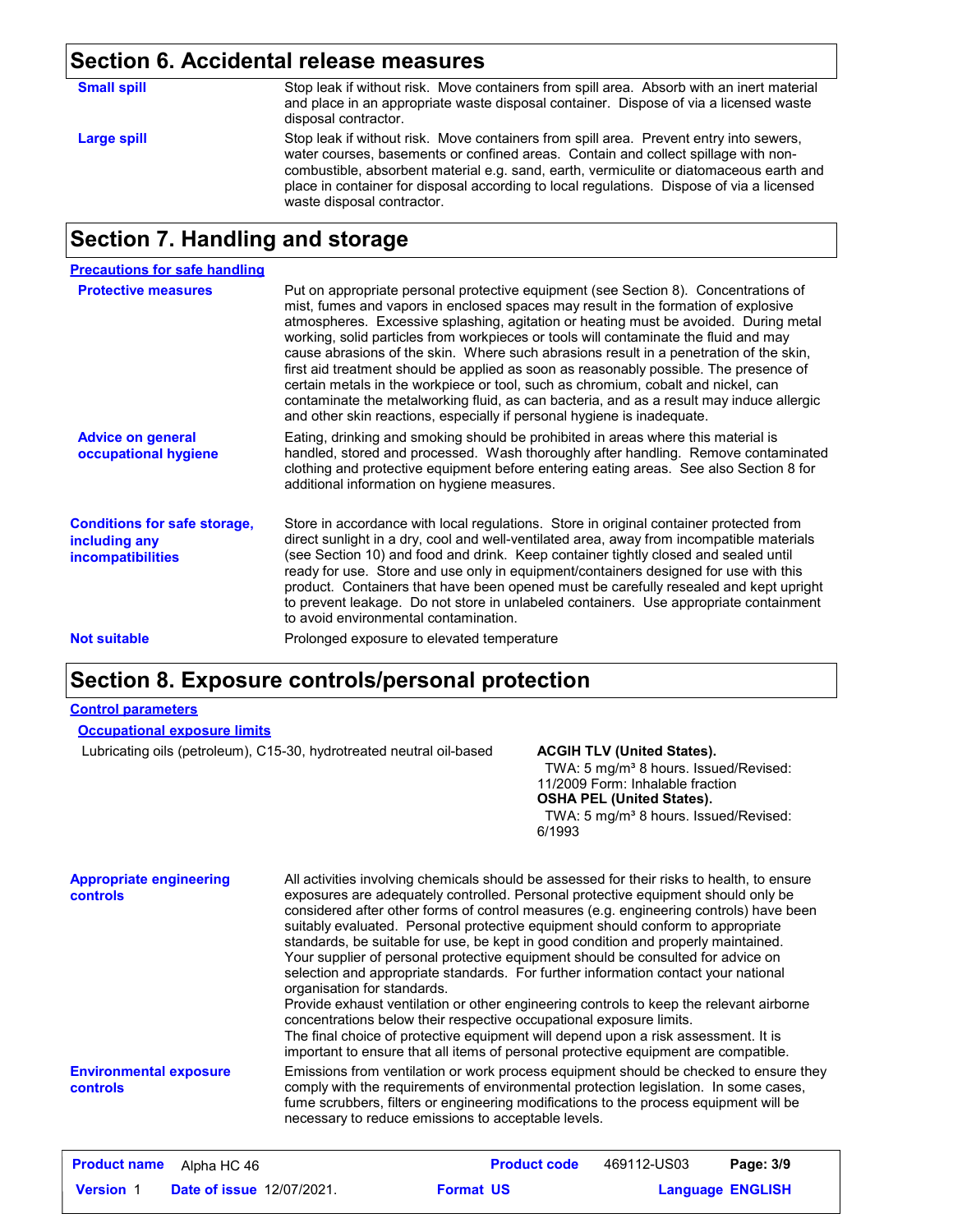### **Section 8. Exposure controls/personal protection**

| <b>Individual protection measures</b> |                                                                                                                                                                                                                                                                                                                                                                                                                                                                                                                                                                                                                                                                                                                                                                                                                                                                                                                                                                                                                                                                                                                                                                                     |
|---------------------------------------|-------------------------------------------------------------------------------------------------------------------------------------------------------------------------------------------------------------------------------------------------------------------------------------------------------------------------------------------------------------------------------------------------------------------------------------------------------------------------------------------------------------------------------------------------------------------------------------------------------------------------------------------------------------------------------------------------------------------------------------------------------------------------------------------------------------------------------------------------------------------------------------------------------------------------------------------------------------------------------------------------------------------------------------------------------------------------------------------------------------------------------------------------------------------------------------|
| <b>Hygiene measures</b>               | Wash hands, forearms and face thoroughly after handling chemical products, before<br>eating, smoking and using the lavatory and at the end of the working period.<br>Appropriate techniques should be used to remove potentially contaminated clothing.<br>Wash contaminated clothing before reusing. Ensure that eyewash stations and safety<br>showers are close to the workstation location.                                                                                                                                                                                                                                                                                                                                                                                                                                                                                                                                                                                                                                                                                                                                                                                     |
| <b>Eye/face protection</b>            | Safety glasses with side shields.                                                                                                                                                                                                                                                                                                                                                                                                                                                                                                                                                                                                                                                                                                                                                                                                                                                                                                                                                                                                                                                                                                                                                   |
| <b>Skin protection</b>                |                                                                                                                                                                                                                                                                                                                                                                                                                                                                                                                                                                                                                                                                                                                                                                                                                                                                                                                                                                                                                                                                                                                                                                                     |
| <b>Hand protection</b>                | Wear protective gloves if prolonged or repeated contact is likely. Wear chemical<br>resistant gloves. Recommended: Nitrile gloves. The correct choice of protective gloves<br>depends upon the chemicals being handled, the conditions of work and use, and the<br>condition of the gloves (even the best chemically resistant glove will break down after<br>repeated chemical exposures). Most gloves provide only a short time of protection<br>before they must be discarded and replaced. Because specific work environments and<br>material handling practices vary, safety procedures should be developed for each<br>intended application. Gloves should therefore be chosen in consultation with the supplier/<br>manufacturer and with a full assessment of the working conditions.                                                                                                                                                                                                                                                                                                                                                                                       |
| <b>Body protection</b>                | Use of protective clothing is good industrial practice.<br>Personal protective equipment for the body should be selected based on the task being<br>performed and the risks involved and should be approved by a specialist before handling<br>this product.<br>Cotton or polyester/cotton overalls will only provide protection against light superficial<br>contamination that will not soak through to the skin. Overalls should be laundered on a<br>regular basis. When the risk of skin exposure is high (e.g. when cleaning up spillages or<br>if there is a risk of splashing) then chemical resistant aprons and/or impervious chemical<br>suits and boots will be required.                                                                                                                                                                                                                                                                                                                                                                                                                                                                                               |
| <b>Other skin protection</b>          | Appropriate footwear and any additional skin protection measures should be selected<br>based on the task being performed and the risks involved and should be approved by a<br>specialist before handling this product.                                                                                                                                                                                                                                                                                                                                                                                                                                                                                                                                                                                                                                                                                                                                                                                                                                                                                                                                                             |
| <b>Respiratory protection</b>         | In case of insufficient ventilation, wear suitable respiratory equipment.<br>For protection against metal working fluids, respiratory protection that is classified as<br>"resistant to oil" (class R) or oil proof (class P) should be selected where appropriate.<br>Depending on the level of airborne contaminants, an air-purifying, half-mask respirator<br>(with HEPA filter) including disposable (P- or R-series) (for oil mists less than 50mg/m3),<br>or any powered, air-purifying respirator equipped with hood or helmet and HEPA filter<br>(for oil mists less than 125 mg/m3).<br>Where organic vapours are a potential hazard during metalworking operations, a<br>combination particulate and organic vapour filter may be necessary.<br>The correct choice of respiratory protection depends upon the chemicals being handled,<br>the conditions of work and use, and the condition of the respiratory equipment. Safety<br>procedures should be developed for each intended application. Respiratory protection<br>equipment should therefore be chosen in consultation with the supplier/manufacturer<br>and with a full assessment of the working conditions. |

### **Section 9. Physical and chemical properties**

The conditions of measurement of all properties are at standard temperature and pressure unless otherwise indicated.

#### **Appearance**

| <b>Physical state</b>                                             | Liquid.                                                   |
|-------------------------------------------------------------------|-----------------------------------------------------------|
| <b>Color</b>                                                      | Brown.                                                    |
| Odor                                                              | Not available.                                            |
| <b>Odor threshold</b>                                             | Not available.                                            |
| рH                                                                | Not applicable.                                           |
| <b>Melting point/freezing point</b>                               | Not available.                                            |
| <b>Boiling point, initial boiling</b><br>point, and boiling range | Not available.                                            |
| <b>Flash point</b><br><b>Pour point</b>                           | Open cup: 227°C (440.6°F) [Cleveland]<br>-45 $^{\circ}$ C |

| <b>Product name</b> | Alpha HC 46                      |                  | <b>Product code</b> | 469112-US03 | Page: 4/9               |
|---------------------|----------------------------------|------------------|---------------------|-------------|-------------------------|
| <b>Version 1</b>    | <b>Date of issue 12/07/2021.</b> | <b>Format US</b> |                     |             | <b>Language ENGLISH</b> |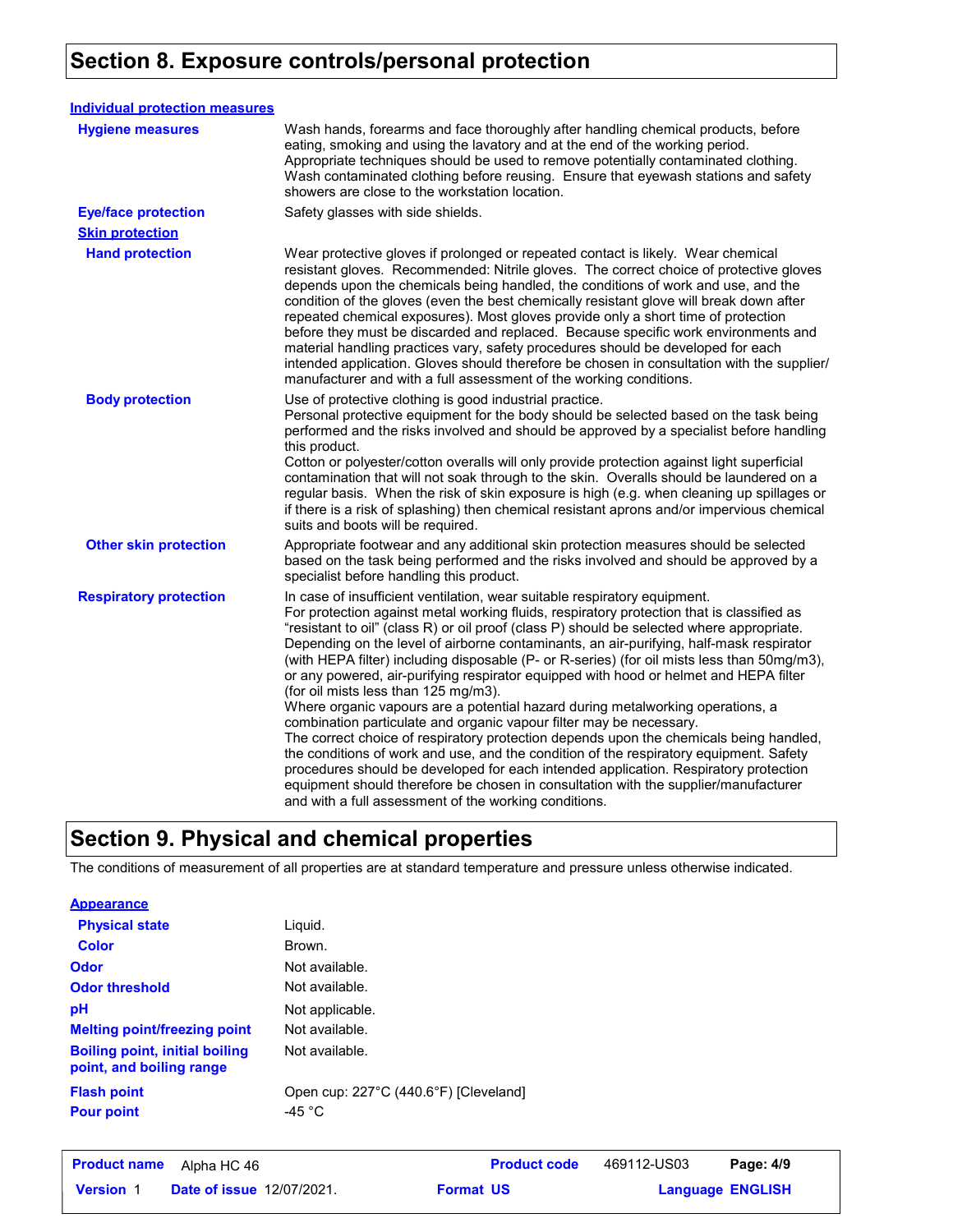### **Section 9. Physical and chemical properties**

| <b>Evaporation rate</b>                               | Not available.                                                                                                                    |        |         |                        |                        |     |               |
|-------------------------------------------------------|-----------------------------------------------------------------------------------------------------------------------------------|--------|---------|------------------------|------------------------|-----|---------------|
| <b>Flammability</b>                                   | Not applicable. Based on - Physical state                                                                                         |        |         |                        |                        |     |               |
| Lower and upper explosion<br>limit/flammability limit | Not available.                                                                                                                    |        |         |                        |                        |     |               |
| <b>Vapor pressure</b>                                 |                                                                                                                                   |        |         | Vapor Pressure at 20°C | Vapor pressure at 50°C |     |               |
|                                                       | <b>Ingredient name</b>                                                                                                            | mm Hg  | kPa     | <b>Method</b>          | mm<br>Hg               | kPa | <b>Method</b> |
|                                                       | Lubricating oils<br>(petroleum), C20-50,<br>hydrotreated neutral oil-<br>based                                                    | < 0.08 | < 0.011 | <b>ASTM D 5191</b>     |                        |     |               |
|                                                       | Lubricating oils<br>(petroleum), C15-30,<br>hydrotreated neutral oil-<br>based                                                    | < 0.08 | < 0.011 | <b>ASTM D 5191</b>     |                        |     |               |
| <b>Relative vapor density</b>                         | Not available.                                                                                                                    |        |         |                        |                        |     |               |
| <b>Density</b>                                        | <1000 kg/m <sup>3</sup> (<1 g/cm <sup>3</sup> ) at 15 <sup>°</sup> C                                                              |        |         |                        |                        |     |               |
| <b>Solubility</b>                                     | insoluble in water.                                                                                                               |        |         |                        |                        |     |               |
| <b>Partition coefficient: n-</b><br>octanol/water     | Not applicable.                                                                                                                   |        |         |                        |                        |     |               |
| <b>Auto-ignition temperature</b>                      | Not available.                                                                                                                    |        |         |                        |                        |     |               |
| <b>Decomposition temperature</b>                      | Not available.                                                                                                                    |        |         |                        |                        |     |               |
| <b>Viscosity</b>                                      | Kinematic: 46 mm <sup>2</sup> /s (46 cSt) at 40 $^{\circ}$ C<br>Kinematic: 7.85 mm <sup>2</sup> /s (7.85 cSt) at 100 $^{\circ}$ C |        |         |                        |                        |     |               |
| <b>Darticlo charactorictice</b>                       |                                                                                                                                   |        |         |                        |                        |     |               |

**Particle characteristics Median particle size** Not applicable.

### **Section 10. Stability and reactivity**

| <b>Reactivity</b>                            | No specific test data available for this product. Refer to Conditions to avoid and<br>Incompatible materials for additional information.                                |
|----------------------------------------------|-------------------------------------------------------------------------------------------------------------------------------------------------------------------------|
| <b>Chemical stability</b>                    | The product is stable.                                                                                                                                                  |
| <b>Possibility of hazardous</b><br>reactions | Under normal conditions of storage and use, hazardous reactions will not occur.<br>Under normal conditions of storage and use, hazardous polymerization will not occur. |
| <b>Conditions to avoid</b>                   | Avoid all possible sources of ignition (spark or flame).                                                                                                                |
| Incompatible materials                       | Reactive or incompatible with the following materials: oxidizing materials.                                                                                             |
| <b>Hazardous decomposition</b><br>products   | Under normal conditions of storage and use, hazardous decomposition products should<br>not be produced.                                                                 |

## **Section 11. Toxicological information**

| Information on toxicological effects                        |                                                                      |                     |                                       |  |  |  |
|-------------------------------------------------------------|----------------------------------------------------------------------|---------------------|---------------------------------------|--|--|--|
| <b>Aspiration hazard</b>                                    |                                                                      |                     |                                       |  |  |  |
| <b>Name</b>                                                 |                                                                      |                     | <b>Result</b>                         |  |  |  |
|                                                             | Lubricating oils (petroleum), C15-30, hydrotreated neutral oil-based |                     | <b>ASPIRATION HAZARD - Category 1</b> |  |  |  |
| Information on the likely<br>routes of exposure             | Routes of entry anticipated: Dermal, Inhalation.                     |                     |                                       |  |  |  |
| <b>Potential acute health effects</b><br><b>Eye contact</b> | No known significant effects or critical hazards.                    |                     |                                       |  |  |  |
| <b>Product name</b><br>Alpha HC 46                          |                                                                      | <b>Product code</b> | 469112-US03<br>Page: 5/9              |  |  |  |
| <b>Date of issue 12/07/2021.</b><br><b>Version 1</b>        |                                                                      | <b>Format US</b>    | <b>Language ENGLISH</b>               |  |  |  |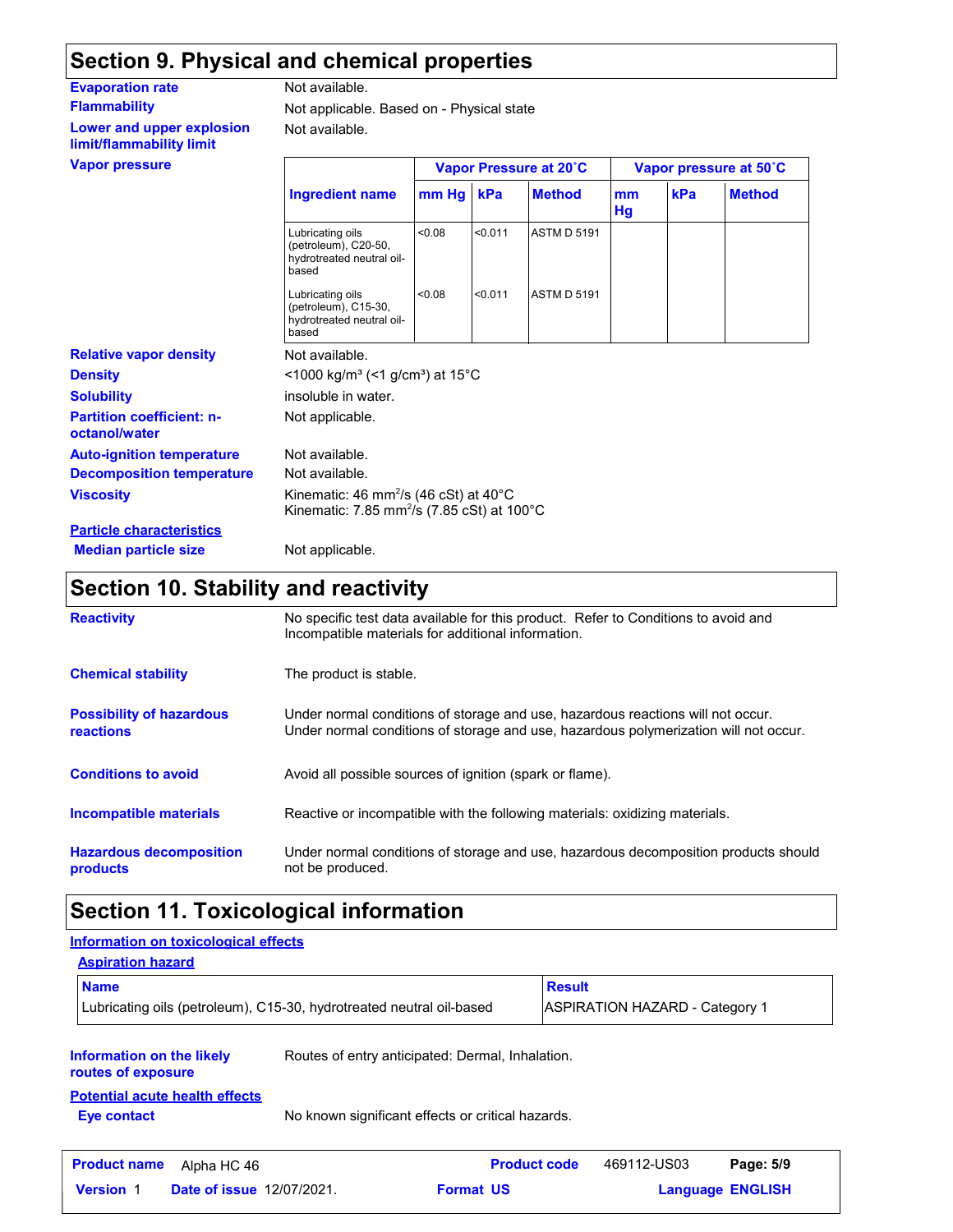### **Section 11. Toxicological information**

| <b>Skin contact</b>                     | No known significant effects or critical hazards.                                                 |
|-----------------------------------------|---------------------------------------------------------------------------------------------------|
| <b>Inhalation</b>                       | Vapor inhalation under ambient conditions is not normally a problem due to low vapor<br>pressure. |
| <b>Ingestion</b>                        | No known significant effects or critical hazards.                                                 |
|                                         | <b>Symptoms related to the physical, chemical and toxicological characteristics</b>               |
| <b>Eye contact</b>                      | No specific data.                                                                                 |
| <b>Skin contact</b>                     | Adverse symptoms may include the following:<br>irritation<br>dryness<br>cracking                  |
| <b>Inhalation</b>                       | No specific data.                                                                                 |
| <b>Ingestion</b>                        | No specific data.                                                                                 |
|                                         | Delayed and immediate effects and also chronic effects from short and long term exposure          |
| <b>Short term exposure</b>              |                                                                                                   |
| <b>Potential immediate</b><br>effects   | Not available.                                                                                    |
| <b>Potential delayed effects</b>        | Not available.                                                                                    |
| Long term exposure                      |                                                                                                   |
| <b>Potential immediate</b><br>effects   | Not available.                                                                                    |
| <b>Potential delayed effects</b>        | Not available.                                                                                    |
| <b>Potential chronic health effects</b> |                                                                                                   |
| <b>General</b>                          | No known significant effects or critical hazards.                                                 |
| <b>Carcinogenicity</b>                  | No known significant effects or critical hazards.                                                 |
| <b>Mutagenicity</b>                     | No known significant effects or critical hazards.                                                 |
| <b>Teratogenicity</b>                   | No known significant effects or critical hazards.                                                 |
| <b>Developmental effects</b>            | No known significant effects or critical hazards.                                                 |
| <b>Fertility effects</b>                | No known significant effects or critical hazards.                                                 |
|                                         |                                                                                                   |

#### **Numerical measures of toxicity**

Not available. **Acute toxicity estimates**

### **Section 12. Ecological information**

#### **Toxicity**

No testing has been performed by the manufacturer.

#### **Persistence and degradability**

Not expected to be rapidly degradable.

#### **Bioaccumulative potential**

This product is not expected to bioaccumulate through food chains in the environment.

#### **Mobility in soil**

**Soil/water partition coefficient (Koc)** 

Not available.

**Mobility** Spillages may penetrate the soil causing ground water contamination.

| <b>Product name</b> | Alpha HC 46                      | <b>Product code</b> | 469112-US03 | Page: 6/9               |  |
|---------------------|----------------------------------|---------------------|-------------|-------------------------|--|
| <b>Version 1</b>    | <b>Date of issue 12/07/2021.</b> | <b>Format US</b>    |             | <b>Language ENGLISH</b> |  |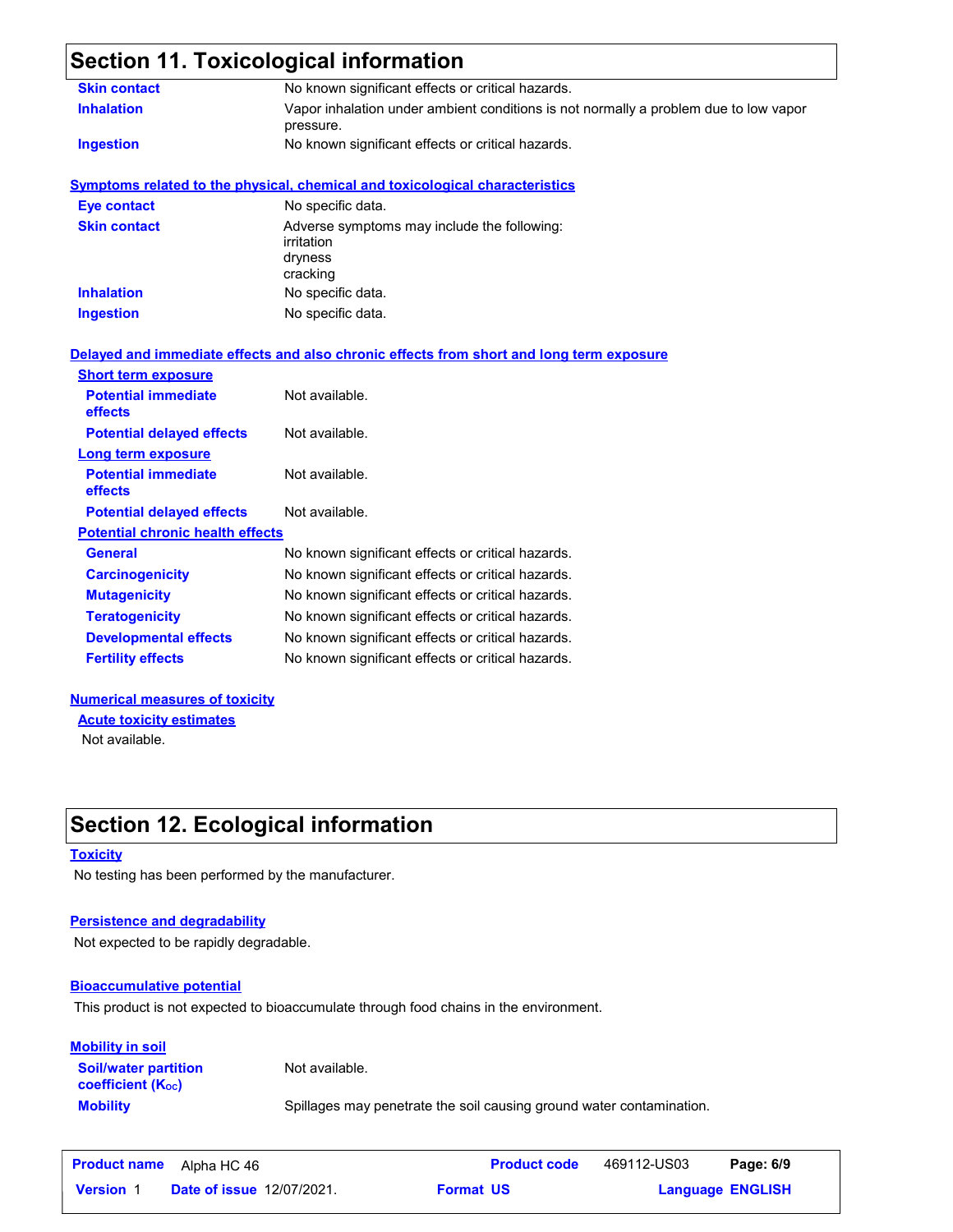#### **Section 12. Ecological information**

**Other adverse effects** No known significant effects or critical hazards.

**Other ecological information** Spills may form a film on water surfaces causing physical damage to organisms. Oxygen transfer could also be impaired.

### **Section 13. Disposal considerations**

**Disposal methods**

The generation of waste should be avoided or minimized wherever possible. Significant quantities of waste product residues should not be disposed of via the foul sewer but processed in a suitable effluent treatment plant. Dispose of surplus and non-recyclable products via a licensed waste disposal contractor. Disposal of this product, solutions and any by-products should at all times comply with the requirements of environmental protection and waste disposal legislation and any regional local authority requirements. Waste packaging should be recycled. Incineration or landfill should only be considered when recycling is not feasible. This material and its container must be disposed of in a safe way. Empty containers or liners may retain some product residues. Avoid dispersal of spilled material and runoff and contact with soil, waterways, drains and sewers.

### **Section 14. Transport information**

|                                         | <b>DOT Classification</b> | <b>TDG Classification</b> | <b>IMDG</b>    | <b>IATA</b>    |
|-----------------------------------------|---------------------------|---------------------------|----------------|----------------|
| <b>UN number</b>                        | Not regulated.            | Not regulated.            | Not regulated. | Not regulated. |
| <b>UN proper</b><br>shipping name       |                           |                           |                |                |
| <b>Transport</b><br>hazard class(es)    |                           |                           |                |                |
| <b>Packing group</b>                    |                           |                           | ٠              |                |
| <b>Environmental</b><br>hazards         | No.                       | No.                       | No.            | No.            |
| <b>Additional</b><br><b>information</b> |                           |                           |                |                |

**Special precautions for user** Not available.

**Transport in bulk according to IMO instruments** Not available.

### **Section 15. Regulatory information**

#### **U.S. Federal regulations SARA 313** This product does not contain any hazardous ingredients at or above regulated thresholds. This product does not contain any hazardous ingredients at or above regulated thresholds. **Form R - Reporting requirements Supplier notification State regulations SARA 302/304** No products were found. **Composition/information on ingredients SARA 311/312 Classification United States inventory** All components are active or exempted. **(TSCA 8b)** Not applicable.

| <b>Product name</b> | Alpha HC 46                      | <b>Product code</b> | 469112-US03 | Page: 7/9               |  |
|---------------------|----------------------------------|---------------------|-------------|-------------------------|--|
| <b>Version 1</b>    | <b>Date of issue 12/07/2021.</b> | <b>Format US</b>    |             | <b>Language ENGLISH</b> |  |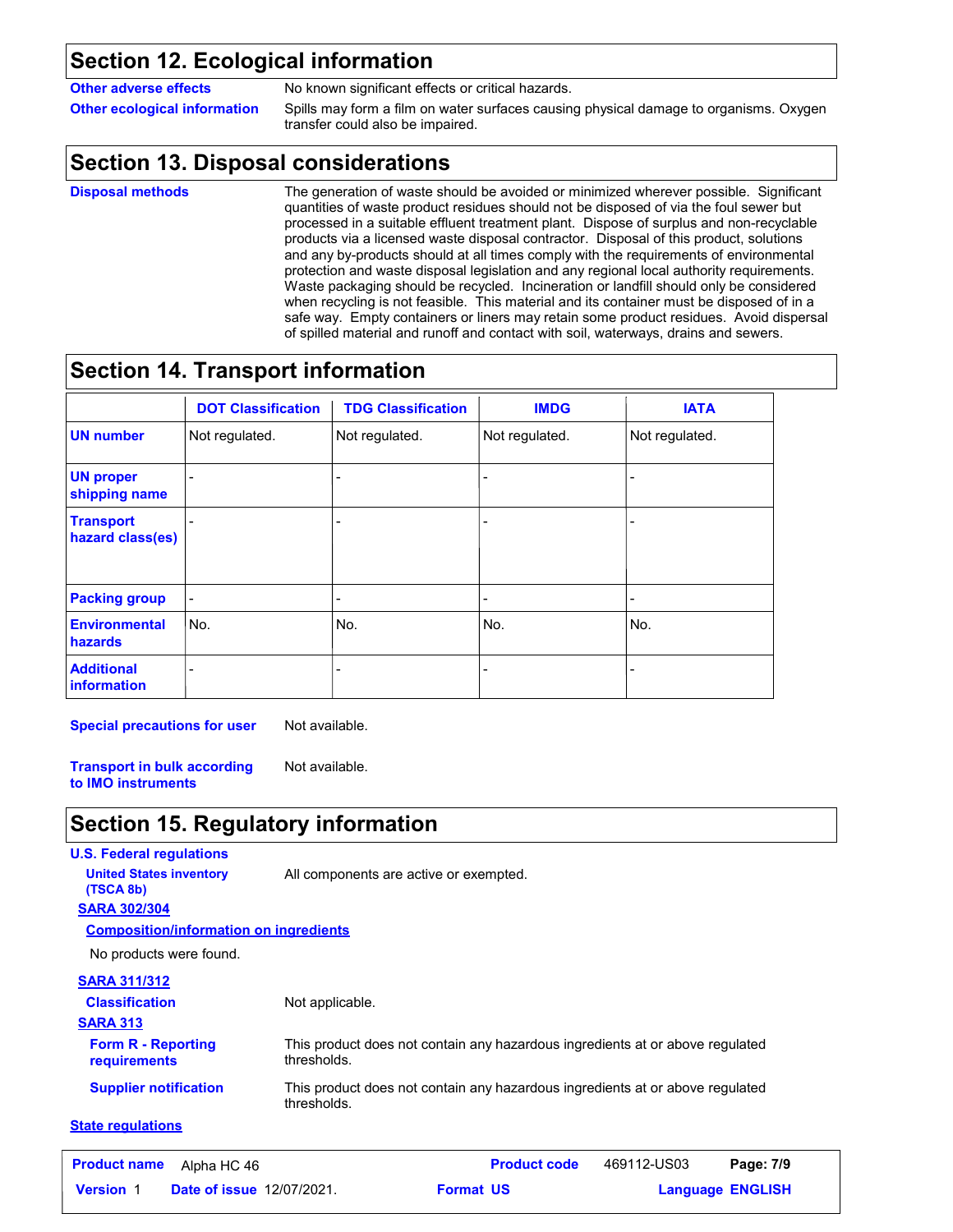### **Section 15. Regulatory information**

| Massachusetts     | The following components are listed: OIL MIST, MINERAL; OIL MIST, MINERAL          |
|-------------------|------------------------------------------------------------------------------------|
| <b>New Jersey</b> | The following components are listed: MINERAL OIL (UNTREATED and MILDLY<br>TREATED) |

**Pennsylvania** None of the components are listed.

#### **California Prop. 65**

**A** WARNING: This product can expose you to chemicals including Ethyl acrylate, Ethyl acrylate, Naphthalene, 1-Naphthylamine, 2-Naphthylamine and Aniline, which are known to the State of California to cause cancer, and Toluene, which is known to the State of California to cause birth defects or other reproductive harm. For more information go to www.P65Warnings.ca.gov.

#### **Other regulations**

| <b>Australia inventory (AIIC)</b>                               | All components are listed or exempted.      |
|-----------------------------------------------------------------|---------------------------------------------|
| <b>Canada inventory</b>                                         | All components are listed or exempted.      |
| <b>China inventory (IECSC)</b>                                  | All components are listed or exempted.      |
| <b>Japan inventory (CSCL)</b>                                   | All components are listed or exempted.      |
| <b>Korea inventory (KECI)</b>                                   | All components are listed or exempted.      |
| <b>Philippines inventory</b><br>(PICCS)                         | All components are listed or exempted.      |
| <b>Taiwan Chemical</b><br><b>Substances Inventory</b><br>(TCSI) | All components are listed or exempted.      |
| <b>REACH Status</b>                                             | For the REACH status of this product please |

ase consult your company contact, as identified in Section 1.

### **Section 16. Other information**

#### **National Fire Protection Association (U.S.A.)**



| <b>History</b>                    |                                                                                                                                                                                                                                                                                                                                                                                                                                                                                                                                                                                                                                                                                                                                                                                                                                                                                                                                                                                                                                                                                                                                                                                                                                                                                                  |
|-----------------------------------|--------------------------------------------------------------------------------------------------------------------------------------------------------------------------------------------------------------------------------------------------------------------------------------------------------------------------------------------------------------------------------------------------------------------------------------------------------------------------------------------------------------------------------------------------------------------------------------------------------------------------------------------------------------------------------------------------------------------------------------------------------------------------------------------------------------------------------------------------------------------------------------------------------------------------------------------------------------------------------------------------------------------------------------------------------------------------------------------------------------------------------------------------------------------------------------------------------------------------------------------------------------------------------------------------|
| Date of issue/Date of<br>revision | 12/07/2021.                                                                                                                                                                                                                                                                                                                                                                                                                                                                                                                                                                                                                                                                                                                                                                                                                                                                                                                                                                                                                                                                                                                                                                                                                                                                                      |
| Date of previous issue            | No previous validation.                                                                                                                                                                                                                                                                                                                                                                                                                                                                                                                                                                                                                                                                                                                                                                                                                                                                                                                                                                                                                                                                                                                                                                                                                                                                          |
| <b>Prepared by</b>                | <b>Product Stewardship</b>                                                                                                                                                                                                                                                                                                                                                                                                                                                                                                                                                                                                                                                                                                                                                                                                                                                                                                                                                                                                                                                                                                                                                                                                                                                                       |
| <b>Key to abbreviations</b>       | ACGIH = American Conference of Industrial Hygienists<br>ATE = Acute Toxicity Estimate<br><b>BCF</b> = Bioconcentration Factor<br>CAS Number = Chemical Abstracts Service Registry Number<br>GHS = Globally Harmonized System of Classification and Labelling of Chemicals<br>IATA = International Air Transport Association<br>IBC = Intermediate Bulk Container<br><b>IMDG = International Maritime Dangerous Goods</b><br>LogPow = logarithm of the octanol/water partition coefficient<br>MARPOL = International Convention for the Prevention of Pollution From Ships, 1973 as<br>modified by the Protocol of 1978. ("Marpol" = marine pollution)<br>OEL = Occupational Exposure Limit<br>SDS = Safety Data Sheet<br>STEL = Short term exposure limit<br>TWA = Time weighted average<br>$UN = United Nations$<br>UN Number = United Nations Number, a four digit number assigned by the United<br>Nations Committee of Experts on the Transport of Dangerous Goods.<br>Varies = may contain one or more of the following 64741-88-4, 64741-89-5, 64741-95-3,<br>64741-96-4, 64742-01-4, 64742-44-5, 64742-45-6, 64742-52-5, 64742-53-6, 64742-54-7,<br>64742-55-8, 64742-56-9, 64742-57-0, 64742-58-1, 64742-62-7, 64742-63-8, 64742-65-0,<br>64742-70-7, 72623-85-9, 72623-86-0, 72623-87-1 |

**Indicates information that has changed from previously issued version.**

| <b>Product name</b> | Alpha HC 46                      |                  | <b>Product code</b> | 469112-US03 | Page: 8/9               |
|---------------------|----------------------------------|------------------|---------------------|-------------|-------------------------|
| <b>Version 1</b>    | <b>Date of issue 12/07/2021.</b> | <b>Format US</b> |                     |             | <b>Language ENGLISH</b> |